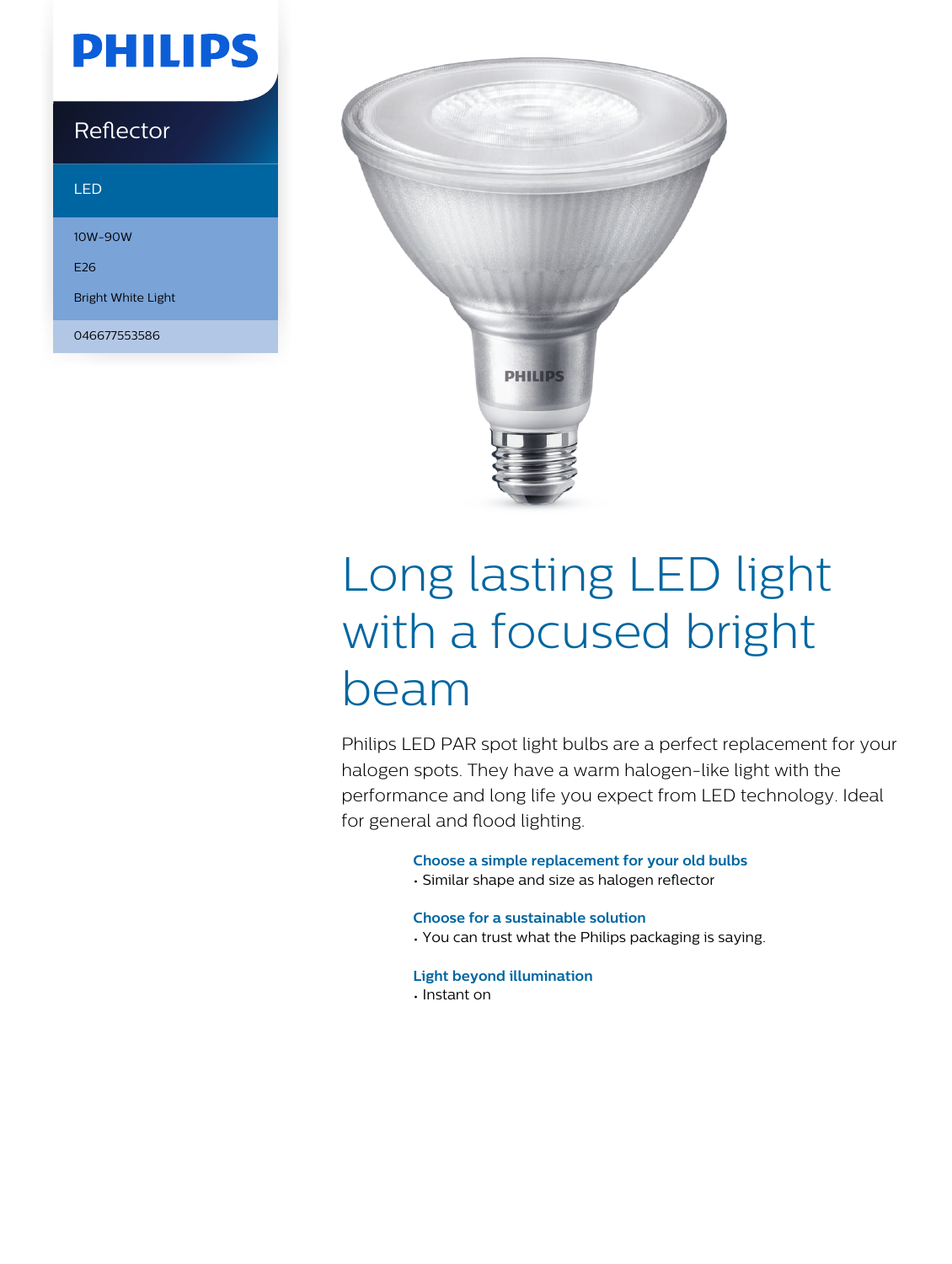### 046677553586

### **Highlights**



**Replaces halogen spot** With its beautifully shaped design and familiar dimensions, this is a modern lighting, LED reflector. The perfect sustainable replacement for traditional halogen reflectors.

#### **No UV or IR**

The beam of light is free of infra-red meaning no heat is radiated, and no ultra-violet light means that fabric and items under this light wonφat fade.

#### **Instant on**

### **Specifications**

#### **Bulb characteristics**

- Dimmable: Non Dimmable
- Intended use: Indoor, Outdoor
- Lamp shape: Reflector
- Socket: E26
- Technology: LED
- Lamp shape code: PAR38
- Control: On/off switch

#### **Bulb dimensions**

- Height: 12.9 cm
- Weight: 0.368 kg
- Width: 12.2 cm

#### **Durability**

- Average life (at 2.7 hrs/day): 11 year(s)
- Lumen maintenance factor: 70%
- Nominal lifetime: 11,000 hour(s)
- Number of switch cycles: 50,000

#### **Light characteristics**

- Application: Task lighting, Accent lighting
- Beam angle: 40 degree(s)
- Color consistency: 4SDCM
- Color rendering index (CRI): 90
- Color temperature: 3000 K
- Light Color Category: Bright White Light
- Nominal luminous flux: 900 lumen
- Warm-up time to 60% light: Instant full light

#### **Miscellaneous**

• EyeComfort: Yes

#### **Other characteristics**

- Lamp current: 97 mA
- Efficacy: 90 lm/W

#### **Packaging information**

- EAN: 046677553586
- EOC: 553552
- Product title: 10PAR38/LED/930/F40/ND/G/ULW T20 4/2FB

#### **Power consumption**

- Power factor: 0.8
- Voltage: 120 V
- Wattage: 10 W
- Wattage equivalent: 90 W

#### **Product dimensions & weight**

• Length: 12.9 cm

#### **Rated values**

- Rated beam angle: 40 degree(s)
- Rated lifetime: 11,000 hour(s)
- Rated peak intensity: 1533 cd
- Rated power: 10 W

#### **Technical specifications**

• Frequency: 50-60 Hz